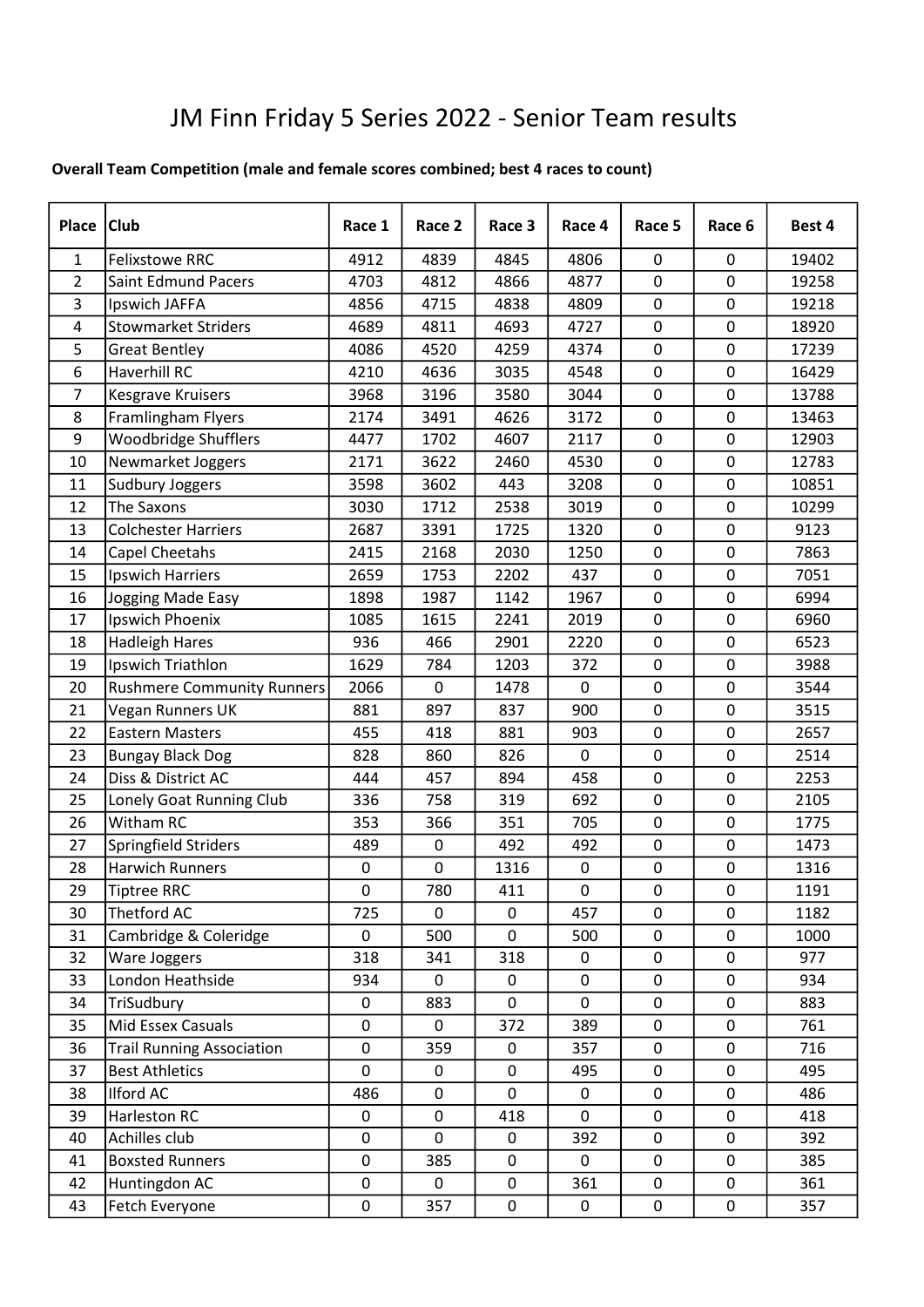## Ladies Team Competition (best 4 races to count)

| Place          | <b>Club</b>                       | Race 1         | Race 2      | Race 3         | Race 4         | Race 5         | Race 6         | Best 4 |
|----------------|-----------------------------------|----------------|-------------|----------------|----------------|----------------|----------------|--------|
| $\mathbf{1}$   | <b>Stowmarket Striders</b>        | 2407           | 2453        | 2411           | 2449           | 0              | 0              | 9720   |
| $\overline{2}$ | <b>Felixstowe RRC</b>             | 2457           | 2439        | 2427           | 2382           | $\mathbf 0$    | $\overline{0}$ | 9705   |
| 3              | Saint Edmund Pacers               | 2370           | 2418        | 2445           | 2440           | $\mathbf 0$    | $\overline{0}$ | 9673   |
| 4              | Ipswich JAFFA                     | 2419           | 2324        | 2438           | 2389           | $\mathbf 0$    | $\mathbf 0$    | 9570   |
| 5              | <b>Great Bentley</b>              | 2316           | 2379        | 2355           | 2351           | $\mathbf 0$    | $\overline{0}$ | 9401   |
| 6              | <b>Haverhill RC</b>               | 2151           | 2303        | 836            | 2287           | $\mathbf 0$    | $\Omega$       | 7577   |
| $\overline{7}$ | Sudbury Joggers                   | 2227           | 1876        | 443            | 1857           | 0              | $\mathbf 0$    | 6403   |
| 8              | Woodbridge Shufflers              | 2283           | 479         | 2348           | 901            | $\mathbf 0$    | $\overline{0}$ | 6011   |
| 9              | <b>Kesgrave Kruisers</b>          | 1739           | 897         | 1349           | 912            | $\mathbf 0$    | $\overline{0}$ | 4897   |
| 10             | Framlingham Flyers                | 0              | 1329        | 2289           | 904            | $\mathbf 0$    | $\mathbf 0$    | 4522   |
| 11             | Capel Cheetahs                    | 1241           | 1311        | 846            | 461            | 0              | $\mathbf 0$    | 3859   |
| 12             | The Saxons                        | 1235           | 896         | 814            | 858            | $\mathbf 0$    | $\overline{0}$ | 3803   |
| 13             | Newmarket Joggers                 | 0              | 1253        | $\mathbf 0$    | 2102           | $\mathbf 0$    | $\overline{0}$ | 3355   |
| 14             | <b>Hadleigh Hares</b>             | 449            | 466         | 950            | 1349           | 0              | $\mathbf 0$    | 3214   |
| 15             | Jogging Made Easy                 | 828            | 871         | 431            | 864            | $\mathbf 0$    | $\mathbf 0$    | 2994   |
| 16             | <b>Ipswich Harriers</b>           | 903            | 434         | 1322           | $\overline{0}$ | $\mathbf 0$    | $\overline{0}$ | 2659   |
| 17             | <b>Colchester Harriers</b>        | 496            | 993         | $\mathbf 0$    | 496            | $\mathbf 0$    | $\mathbf 0$    | 1985   |
| 18             | Diss & District AC                | 444            | 457         | 448            | 458            | $\mathbf 0$    | $\overline{0}$ | 1807   |
| 19             | Springfield Striders              | 489            | 0           | 492            | 492            | $\mathbf 0$    | $\overline{0}$ | 1473   |
| 20             | Ipswich Phoenix                   | 0              | 492         | 433            | 485            | $\pmb{0}$      | $\mathbf 0$    | 1410   |
| 21             | <b>Eastern Masters</b>            | 455            | 0           | 457            | 465            | $\pmb{0}$      | $\overline{0}$ | 1377   |
| 22             | <b>Bungay Black Dog</b>           | 425            | 448         | 432            | $\mathbf 0$    | $\mathbf 0$    | $\overline{0}$ | 1305   |
| 23             | <b>Rushmere Community Runners</b> | 843            | $\mathbf 0$ | 393            | $\mathbf 0$    | $\mathbf 0$    | $\overline{0}$ | 1236   |
| 24             | Ipswich Triathlon                 | 393            | 410         | 394            | 0              | 0              | $\mathbf 0$    | 1197   |
| 25             | London Heathside                  | 463            | 0           | $\mathbf 0$    | $\mathbf 0$    | 0              | $\overline{0}$ | 463    |
| 26             | TriSudbury                        | 0              | 429         | 0              | $\mathbf 0$    | $\mathbf 0$    | $\mathbf 0$    | 429    |
| 27             | <b>Harleston RC</b>               | 0              | 0           | 418            | $\pmb{0}$      | $\pmb{0}$      | 0              | 418    |
| 28             | Lonely Goat Running Club          | $\overline{0}$ | 413         | $\overline{0}$ | $\overline{0}$ | $\overline{0}$ | $\overline{0}$ | 413    |
| 29             | Vegan Runners UK                  | 0              | $\mathbf 0$ | 411            | $\mathbf 0$    | $\mathbf 0$    | $\mathbf 0$    | 411    |
| 30             | <b>Harwich Runners</b>            | 0              | $\mathbf 0$ | 408            | $\mathbf 0$    | $\mathbf 0$    | $\mathbf 0$    | 408    |